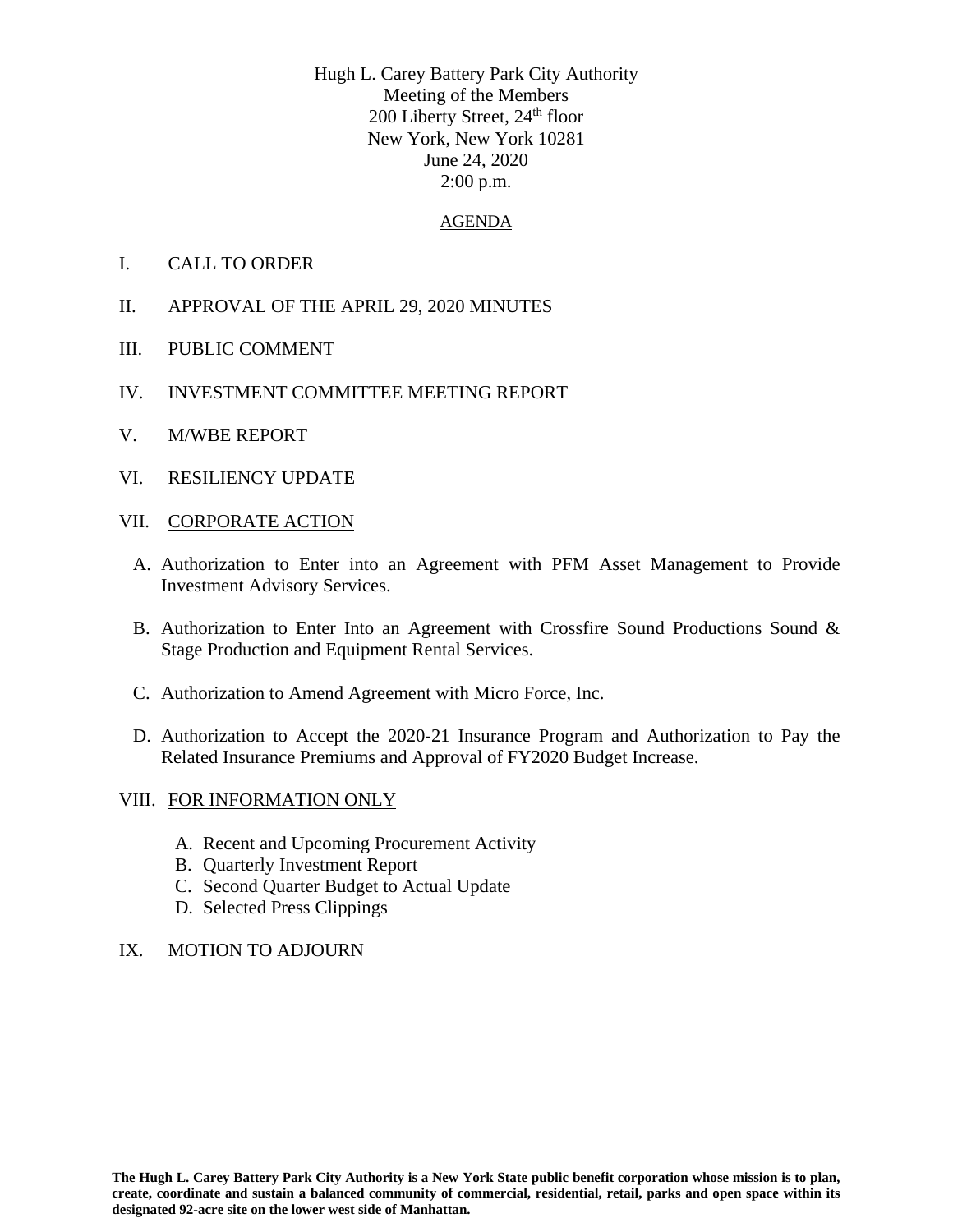# **AUTHORIZATION TO ENTER INTO AN AGREEMENT WITH PFM ASSET MANAGEMENT TO PROVIDE INVESTMENT ADVISORY ERVICES**

BE IT RESOLVED that in accordance with the materials presented to this meeting, the President and Chief Executive Officer of the Hugh L. Carey Battery Park City Authority (the "President") or her/his designee(s) be, and each of them hereby is, authorized and empowered to enter into an agreement with PFM Asset Management to provide investment advisory services for a period of five (5) years for a not-to-exceed contract total of \$1,750,000.00, and be it further

RESOLVED, that the President or her/his designee(s) be, and each of them hereby is, authorized and empowered to execute and deliver the contract on behalf of the Hugh L. Carey Battery Park City Authority, subject to such changes as the officer or officers shall, with the advice of counsel, approve as necessary and appropriate and in the best interests of the Authority, such approval to be conclusively evidenced by the execution and delivery of the contract; and be it further

RESOLVED, that the President or her/his designee(s) be, and each of them hereby is, authorized and empowered to execute all such other and further documents and to take all such other and further actions as may be necessary, desirable or appropriate in connection with the transactions contemplated in the foregoing resolutions, and any such execution of documents and any other further actions heretofore taken are hereby ratified and any actions hereafter taken are confirmed and approved.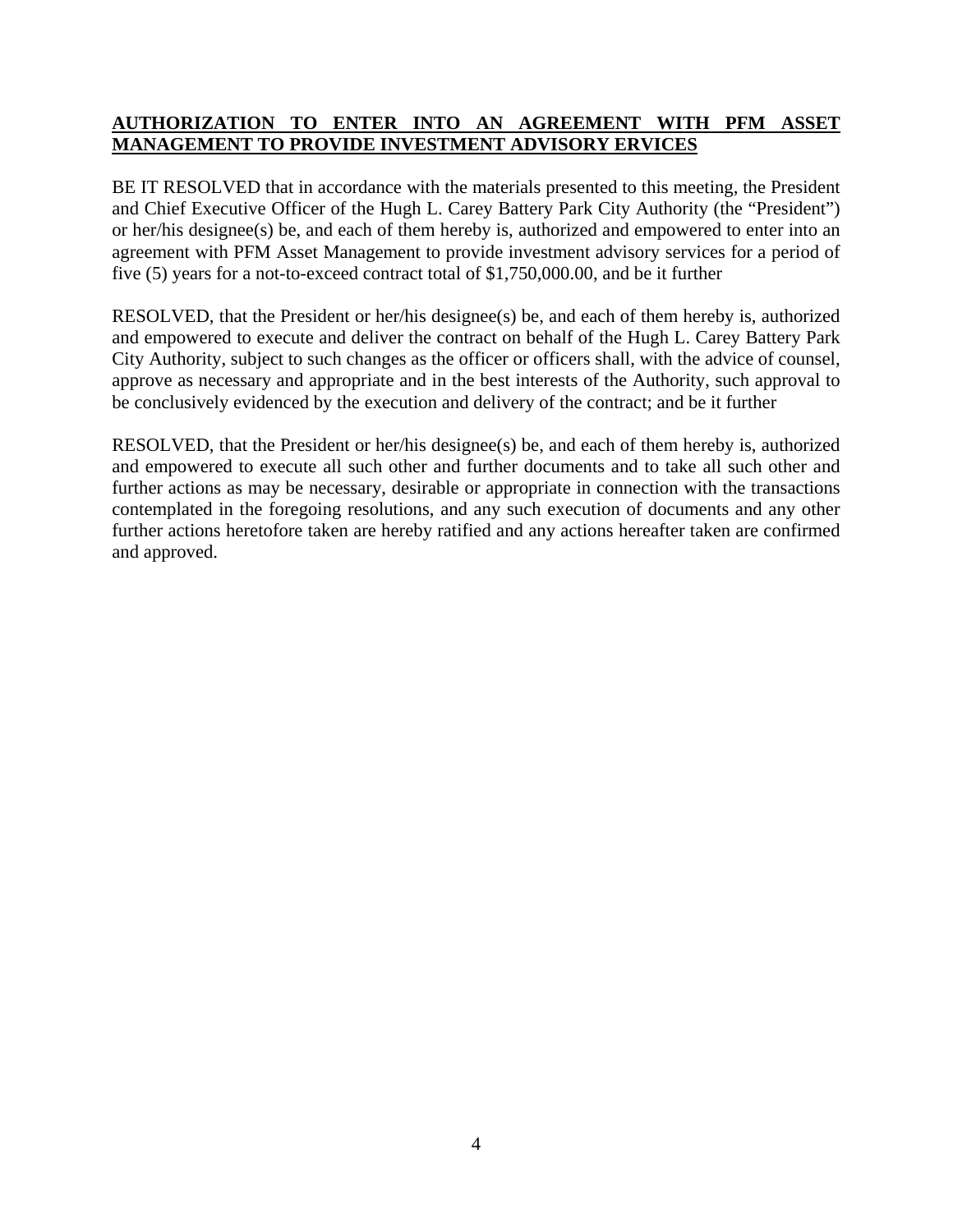# **AUTHORIZATION TO ENTER INTO AN AGREEMENT WITH CROSSFIRE SOUND PRODUCTIONS FOR SOUND & STAGE PRODUCTION AND EQUIPMENT RENTAL SERVICES**

BE IT RESOLVED that in accordance with the materials presented to this meeting, the President and Chief Executive Officer of the Hugh L. Carey Battery Park City Authority (the "President") or her/his designee(s) be, and each of them hereby is, authorized and empowered to enter into an agreement with Crossfire Sound Productions to provide Sound & Stage Production and Equipment Rental Services for a term of three (3) years for a not-to-exceed total amount of \$350,000.00, and be it further

RESOLVED, that the President or her/his designee(s) be, and each of them hereby is, authorized and empowered to execute and deliver the contract on behalf of the Hugh L. Carey Battery Park City Authority, subject to such changes as the officer or officers shall, with the advice of counsel, approve as necessary and appropriate and in the best interests of the Authority, such approval to be conclusively evidenced by the execution and delivery of the contract; and be it further

RESOLVED, that the President or her/his designee(s) be, and each of them hereby is, authorized and empowered to execute all such other and further documents and to take all such other and further actions as may be necessary, desirable or appropriate in connection with the transactions contemplated in the foregoing resolutions, and any such execution of documents and any other further actions heretofore taken are hereby ratified and any actions hereafter taken are confirmed and approved.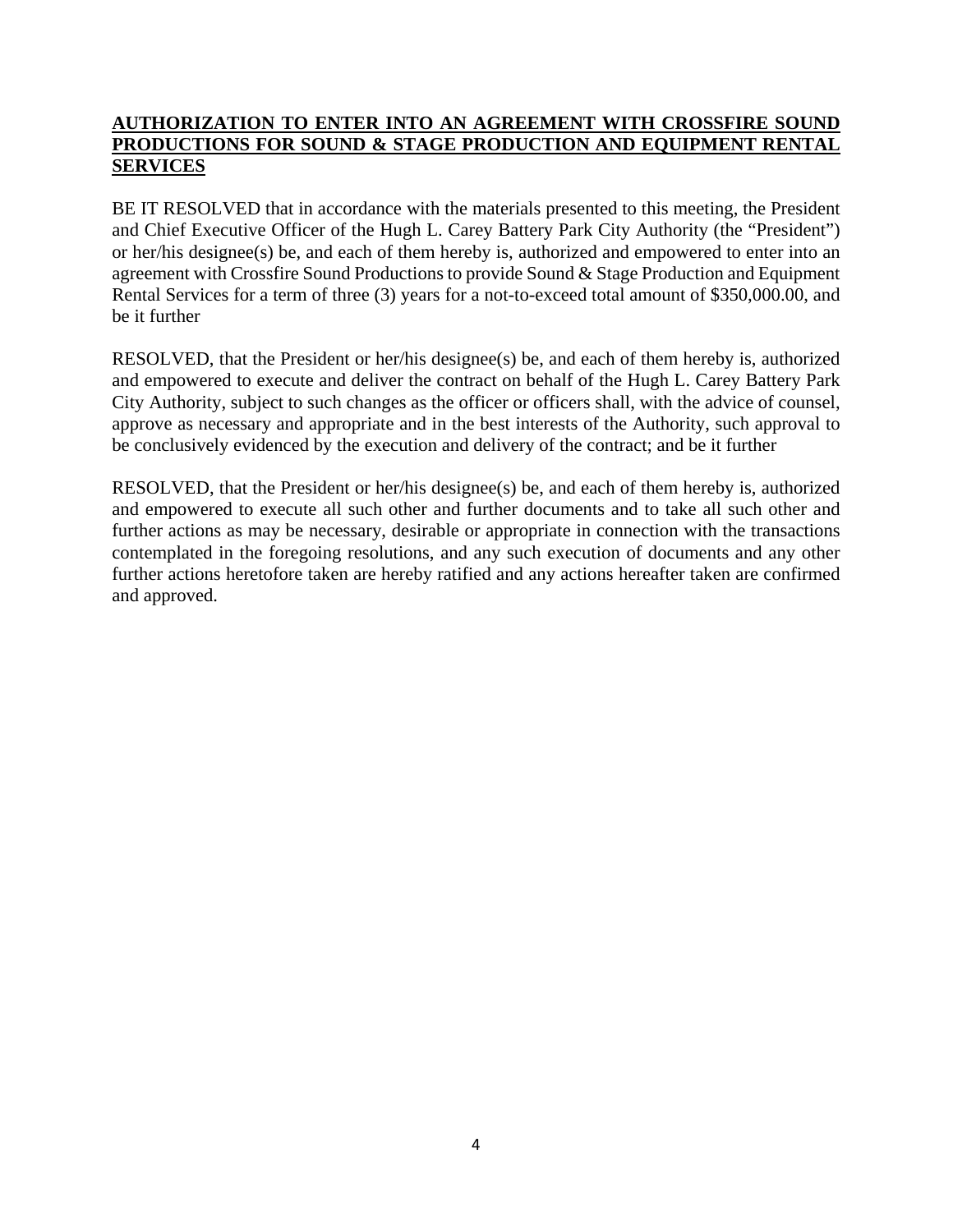## **AUTHORIZATION TO EXECUTE AN AMENDMENT (THE "AMENDMENT") WITH MICRO FORCE, INC. ("MICRO FORCE") FOR MICROSOFT DYNAMICS GREAT PLAINS AND PARAMOUNT WORKPLACE CONSULTING AND TRAINING SERVICES**

BE IT RESOLVED that in accordance with the materials presented to this meeting, the President and Chief Executive Officer of the Hugh L. Carey Battery Park City Authority (the "President") or her/his designee(s) be, and each of them hereby is, authorized and empowered to execute an Amendment to extend the term of the Contract with Micro Force through January 14, 2021 and to increase the value by \$10,000.00 for a new not-to-exceed total contract amount of \$508,000.00; and be it further

RESOLVED, that the President or her/his designee(s) be, and each of them hereby is, authorized and empowered to execute and deliver the contract on behalf of the Hugh L. Carey Battery Park City Authority, subject to such changes as the officer or officers shall, with the advice of counsel, approve as necessary and appropriate and in the best interests of the Authority, such approval to be conclusively evidenced by the execution and delivery of the contract; and be it further

RESOLVED, that the President or her/his designee(s) be, and each of them hereby is, authorized and empowered to execute all such other and further documents and to take all such other and further actions as may be necessary, desirable or appropriate in connection with the transactions contemplated in the foregoing resolutions, and any such execution of documents and any other further actions heretofore taken are hereby ratified and any actions hereafter taken are confirmed and approved.